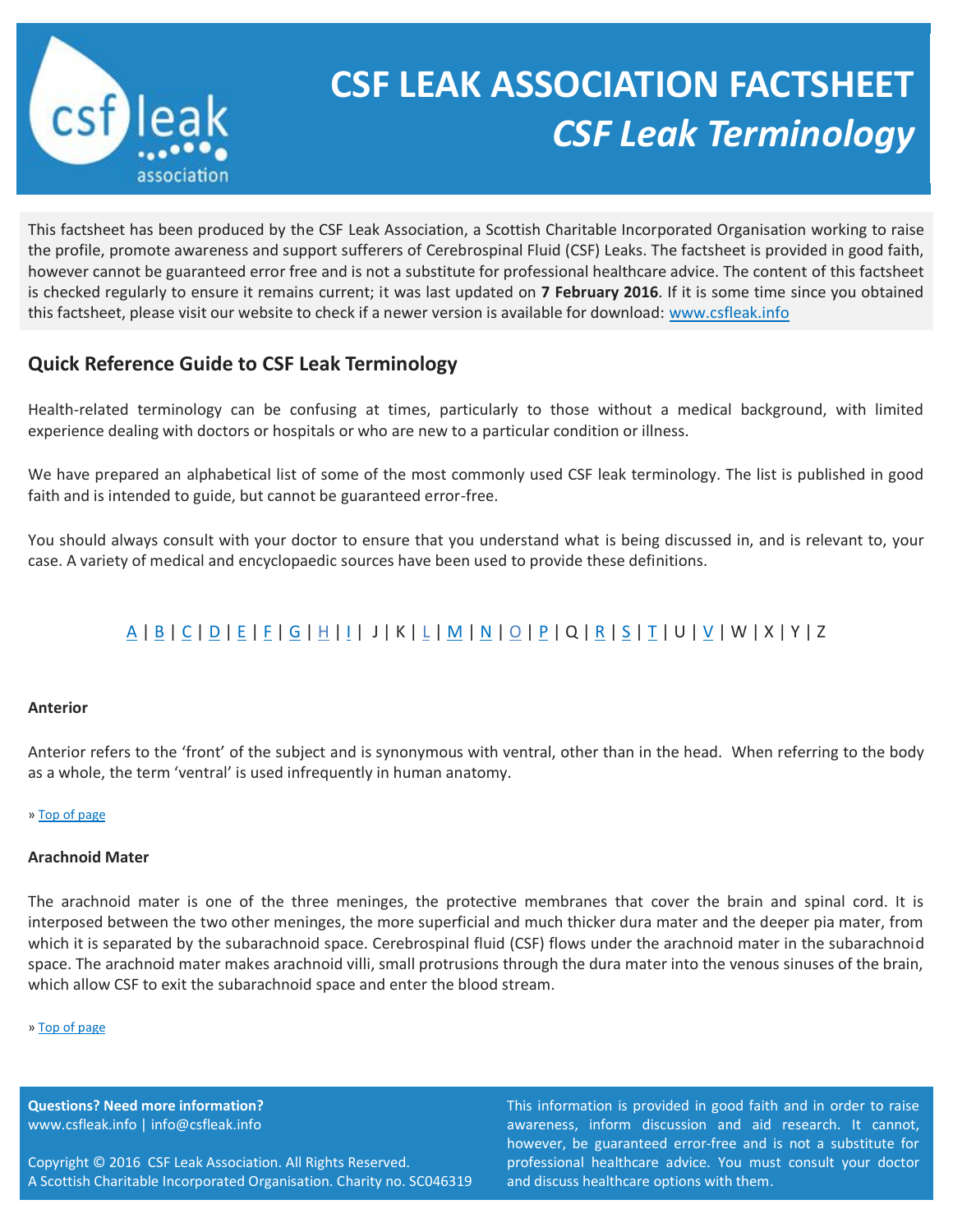# **Autologous Blood**

Autologous blood is blood drawn from a patient's body and then injected back into another area of the body for the purposes of healing. It is used in a blood patch.

#### [» Top of page](#page-0-1)

# <span id="page-1-0"></span>**Blind Blood Patch**

A blind blood patch is a blood patch where the placement of the epidural needle is carried out by hand without the guidance of fluoroscopy. This is the standard procedure for high and low volume patches in the lumbar spine. A directed blood patch, using fluoroscopy, is more common for patches in the thoracic and cervical regions of the spine, where incorrect needle placement could have a significant adverse effect.

# [» Top of page](#page-0-1)

# **Blood Patch**

An epidural blood patch is a surgical procedure that uses autologous blood in order to close one or more holes in the dura, usually as a result of a previous lumbar puncture or epidural anaesthesia, although hole may also occur follow trauma or spontaneously. It is the most common treatment for a CSF leak that does not respond to conservative treatment, such as bed rest.

# *Low-Volume Patch*

In a low-volume blood patch, where the site of a cerebrospinal leak in known, an epidural needle is inserted into the epidural space at the leak site and a small amount of the patient's own blood is injected (approximately 4-5ml) in order to 'patch' the meninges. The procedure carries the typical risks of any epidural puncture. However, even though it is often effective, further intervention is sometimes necessary.

# *High-Volume Patch*

In a high-volume blood patch, where the precise location of a cerebrospinal fluid leak is not known, an epidural needle is inserted into the epidural space around L3/L4 in the lumbar region. A relatively large amount of the patient's own blood is injected (approximately 20ml). The high volume means that the blood can travel around the epidural space in order to 'patch' the meninges. It is though that this procedure can be successful up to 8 vertebrae from the injection site. The procedure carries the typical risks of any epidural puncture, however due to the additional volume of blood injected, the risks tends to be higher than a low volume patch. Success rates are thought to be in the region of 40%, however even where it is effective, further intervention is sometimes necessary.

One school of thought is that blood patches work by way of the clotting factors of the blood, which close the hole in the dura. Another is that the blood, acting as an irritant, encourages the body to scar and heal. It is also postulated that symptom relief immediately after an epidural blood patch may be due to more of a compression effect than sealing the leak itself.

Epidural blood patches are rarely successful for cranial leaks. Patches used to treat anterior spinal leaks or spinal leaks in the cervical region may be less effective.

#### [» Top of page](#page-0-1)

**Questions? Need more information?** www.csfleak.info | info@csfleak.info

Copyright © 2016 CSF Leak Association. All Rights Reserved. A Scottish Charitable Incorporated Organisation. Charity no. SC046319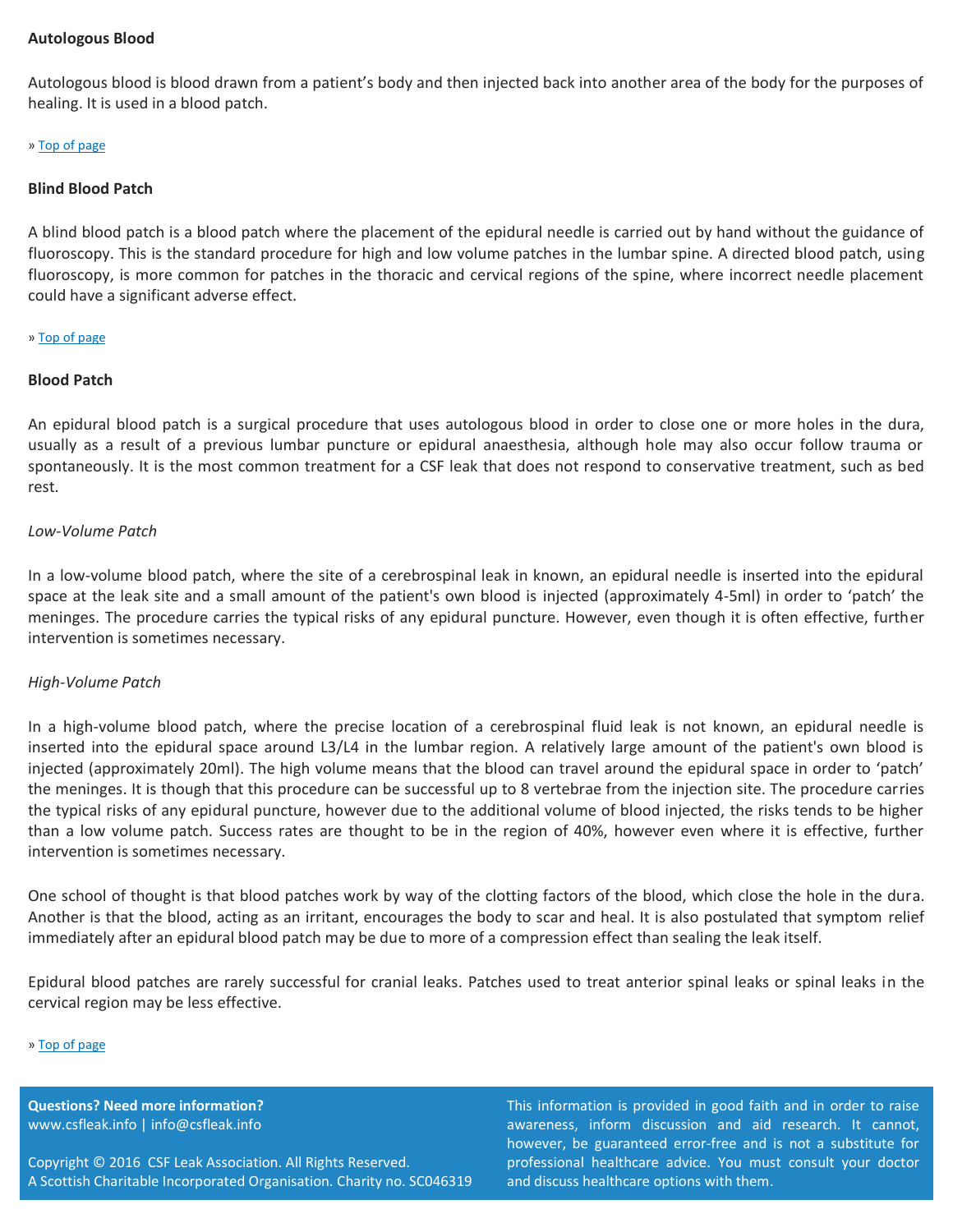# <span id="page-2-0"></span>**Cauda Equina**

The cauda equina (Latin for "horse's tail") is a bundle of spinal nerves and spinal nerve roots.

#### [» Top of page](#page-0-1)

# **Cerebrospinal Fluid / CSF**

Cerebrospinal fluid (CSF) is a clear colourless bodily fluid found in the brain and spine. It is produced in the choroid plexus of the brain. It acts as a cushion or buffer for the brain's cortex, providing a basic mechanical and immunological protection to the brain inside the skull, and it serves a vital function in cerebral auto regulation of cerebral blood flow.

The CSF occupies the subarachnoid space (the space between the arachnoid mater and the pia mater) and the ventricular system around and inside the brain and spinal cord. It constitutes the content of the ventricles, cisterns, and sulci of the brain, as well as the central canal of the spinal cord.

When a hole or tear forms in the dura, CSF leaks out. This is known as a CSF leak and can lead to Intracranial Hypotension. A CSF leak in the head can substantially raise a patient's susceptibility to meningitis, whereas a spinal leak discharges CSF into the surrounding tissue and a patient's risk of developing meningitis is no higher than the average person.

#### [» Top of page](#page-0-1)

# **Cerebrospinal Fluid / CSF Fistula**

A CSF fistula is a term generally interchangeable with 'CSF leak'.

#### [» Top of page](#page-0-1)

#### **Cerebrospinal Fluid / CSF Leak**

A cerebrospinal fluid leak syndrome (CSF leak) is a medical condition in which the cerebrospinal fluid (CSF) held in and around a brain and spinal cord leaks out of the surrounding protective sac, the dura. It may occur through trauma, following surgery, due to a-typical bone growth and other skeletal anomalies or for no apparent reason.

#### [» Top of page](#page-0-1)

#### **Cerebellar Tonsils**

The cerebellar tonsil is analogous to a rounded lobule on the under surface of each cerebellar hemisphere. It is located close to the Fourth Ventricle, towards the rear and bottom of the brain, where it meets the spinal cord.

#### [» Top of page](#page-0-1)

#### **Cervical**

The cervical section of the spine comprises seven bony vertebrae, typically referred to as C-1 to C-7, with cartilaginous discs between. The neck supports the weight of the head and protects the nerves that carry sensory and motor information from the brain down to the rest of the body. In addition, the neck is highly flexible and allows the head to turn and flex in all directions.

**Questions? Need more information?** www.csfleak.info | info@csfleak.info

Copyright © 2016 CSF Leak Association. All Rights Reserved. A Scottish Charitable Incorporated Organisation. Charity no. SC046319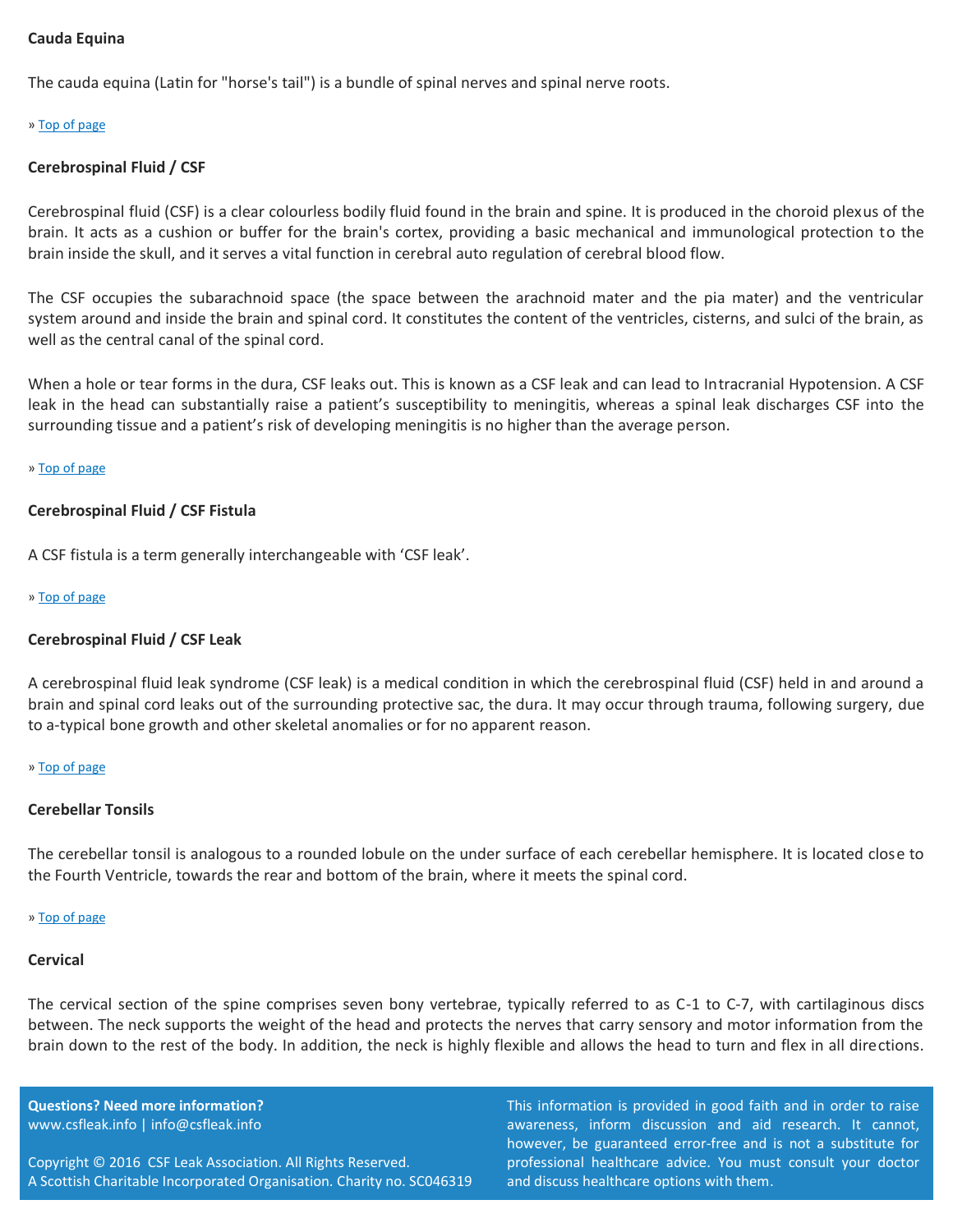From top to bottom the cervical spine is gently curved in convex-forward fashion. It is the least marked of all the curves of the column. CSF leaks are commonly found at or around the junction of the cervical and thoracic spine.

#### [» Top of page](#page-0-1)

# **Chiari Malformation / Arnold–Chiari malformation**

Chiari malformation, also known as Arnold–Chiari malformation, is a malformation of the brain. It consists of a downward displacement of the cerebellar tonsils through the foramen magnum (the opening at the base of the skull), sometimes causing non-communicating hydrocephalus[1] as a result of obstruction of cerebrospinal fluid (CSF) outflow.

#### [» Top of page](#page-0-1)

# **Choroid Plexus**

The choroid plexus is a plexus in the ventricles of the brain where cerebrospinal fluid (CSF) is produced. The choroid plexus consists of modified ependymal cells. CSF is recycled (flushed) 4 times per day in order to clean out metabolites and toxins. The choroid plexus must produce about 500ml of CSF per day (or 21ml per hour).

# [» Top of page](#page-0-1)

# **Coccyx**

The coccyx, commonly referred to as the tailbone, is the final segment of the vertebral column in tailless primates. Comprising three to five separate or fused vertebrae (below the sacrum, it is attached to the sacrum by a fibrocartilaginous joint, the sacrococcygeal symphysis, which permits limited movement between the sacrum and the coccyx.

#### [» Top of page](#page-0-1)

# **Computed Tomography / CT**

Computed Tomography (CT) is a medical imaging technique that uses computer-processed x-rays (ionising radiation) to produce tomographic images (virtual 'slices') of specific areas of the head and spine, allowing doctors to see what is inside it without performing surgery. CT imaging is sometimes used in combination with intrathecal contrast.

#### [» Top of page](#page-0-1)

# <span id="page-3-0"></span>**Digital Subtraction Myelography / DSM**

Digital Subtraction Myelography (DSM) is an imaging technique, normally used to locate brain aneurysms, which also used to locate CSF leaks. This imaging technique normally uses intrathecal contrast and is often performed under general anaesthetic. It is not common in the UK at this time, but is considered by some to be the most sensitive and accurate imaging technique for detecting smaller CSF leaks.

#### [» Top of page](#page-0-1)

**Questions? Need more information?** www.csfleak.info | info@csfleak.info

Copyright © 2016 CSF Leak Association. All Rights Reserved. A Scottish Charitable Incorporated Organisation. Charity no. SC046319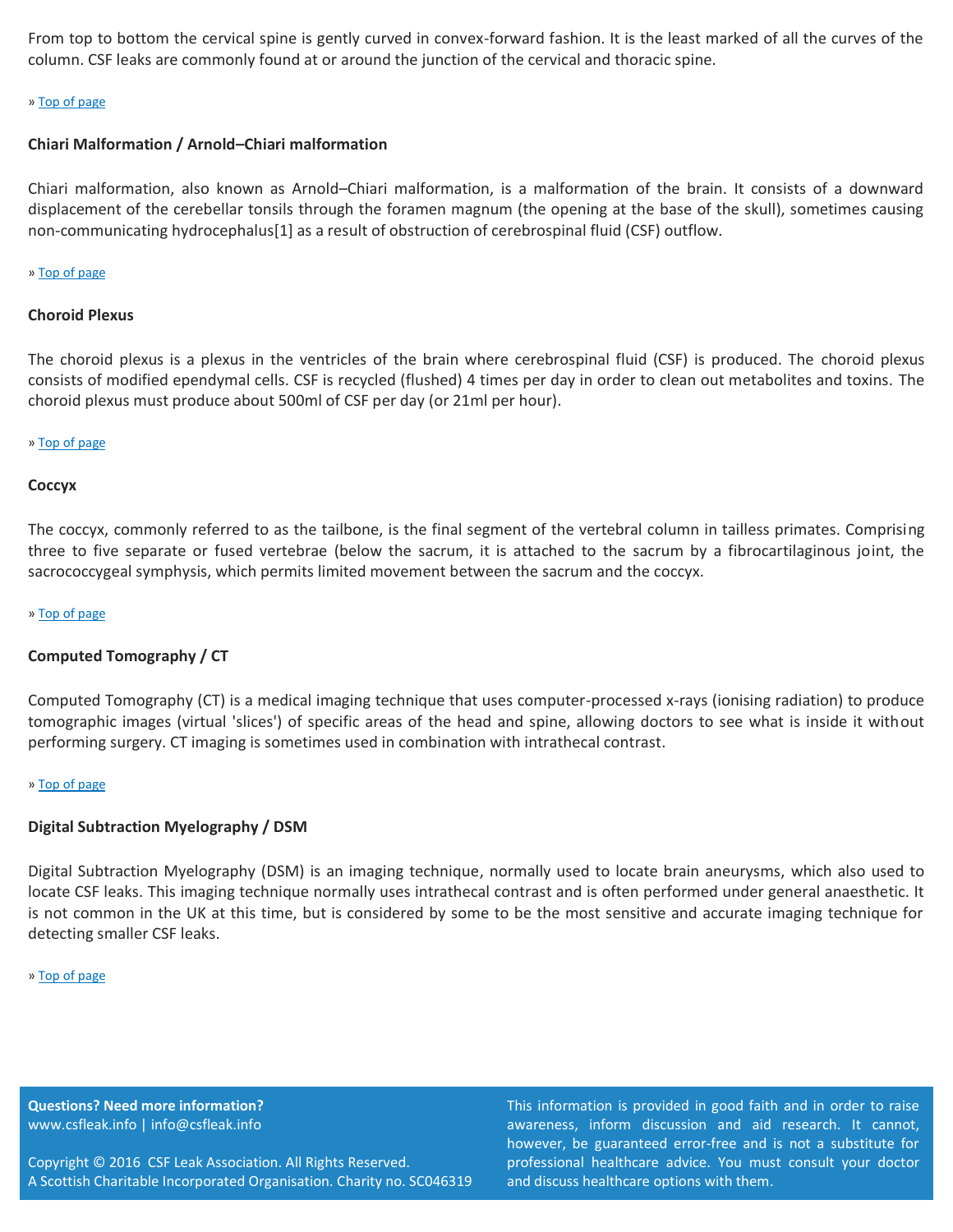# **Directed Blood Patch**

A directed blood patch is a blood patch where fluoroscopy is used to guide the placement of the epidural needle. This ensures that the needle is accurately placed and avoids puncturing the dura or damage to the patient's nerves and spinal cord. A directed patch usually involves the injection of a small amount of autologous blood and is more common for patches in the thoracic and cervical regions of the spine, where incorrect needle placement could have a significant adverse effect.

#### [» Top of page](#page-0-1)

#### **Dura Mater**

Dura mater, or simply the dura, is a thick membrane that is the outermost of the three layers of the meninges that surround the brain and spinal cord. The other two meningeal layers are the pia mater and the arachnoid mater. The dura surrounds the brain and the spinal cord and is responsible for keeping in the cerebrospinal fluid. A hole or tear in the dura allows cerebrospinal fluid to leak out and is known as a CSF leak.

#### [» Top of page](#page-0-1)

## <span id="page-4-0"></span>**Elliotts B**

Elliotts B is a sterile, non-pyrogenic, isotonic solution containing no bacteriostatic preservatives. Elliotts B solution is often used as a diluent for intrathecal administration of methotrexate sodium and cytarabine. It is also used alongside intrathecal contrast in order to raise intracranial pressure and maximise the chances of the location a CSF leak being disclosed by CT and MRI imaging.

#### [» Top of page](#page-0-1)

#### **Epidural**

The term 'epidural' is a simplified and all-inclusive term used to refer to techniques such as epidural analgesia, epidural anaesthesia and epidural blood patch. These techniques involve a needle or catheter being placed into the anatomic space between the outermost part of the spinal canal and the dura. Epidural techniques frequently involve injection of blood or medication into the epidural space.

#### [» Top of page](#page-0-1)

#### **Epidural Blood Patch**

See 'Blood Patch'.

#### [» Top of page](#page-0-1)

#### **Epidural Space**

The epidural space is an anatomic space that is the outermost part of the spinal canal. It is the space within the canal (formed by the surrounding vertebrae) lying outwith the dura mater (which encloses the arachnoid mater, subarachnoid space, the

**Questions? Need more information?** www.csfleak.info | info@csfleak.info

Copyright © 2016 CSF Leak Association. All Rights Reserved. A Scottish Charitable Incorporated Organisation. Charity no. SC046319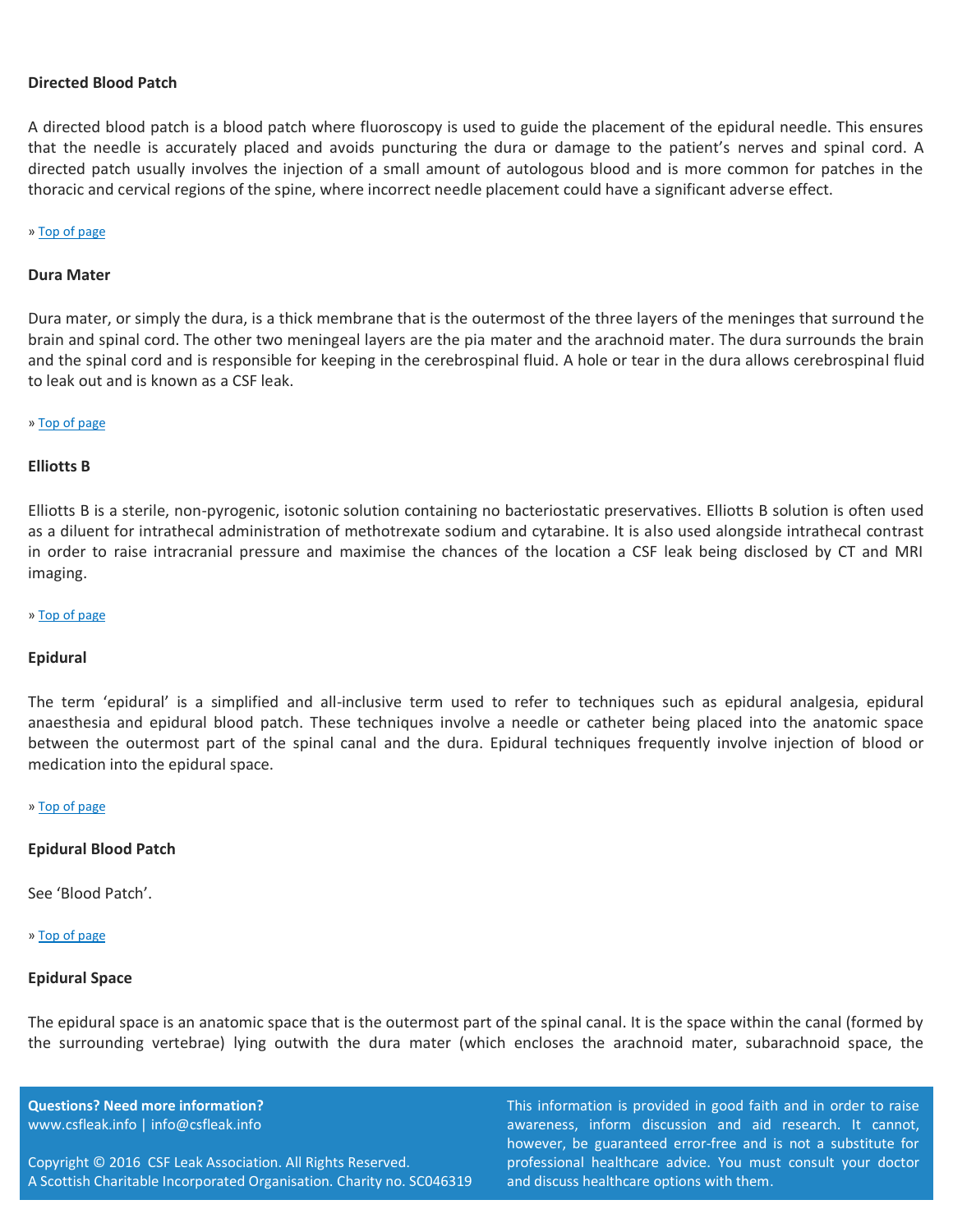cerebrospinal fluid and the spinal cord). The epidural space contains lymphatics, spinal nerve roots, loose fatty tissue, small arteries and a network of large, thin-walled blood vessels called the epidural venous plexus.

# [» Top of page](#page-0-1)

# **Extra-dural Fluid Collection**

See 'Pseudomeningocele'.

# [» Top of page](#page-0-1)

# <span id="page-5-0"></span>**Fibrin Glue**

Fibrin glue (also called fibrin sealant) is a formulation used to create a fibrin clot. It is made up of fibrinogen (lyophilised pooled human concentrate) and thrombin (bovine, which is reconstituted with calcium chloride) and is applied to tissue sites to glue them together. It is commonly used to seal CSF leaks where blood patches have failed, or in combination with autologous blood. It is also used during neurosurgery.

# [» Top of page](#page-0-1)

# **Fluoroscopy**

Fluoroscopy is an imaging technique that uses x-rays to obtain real-time moving images of the internal structures of a patient through the use of a fluoroscope. In its simplest form, a fluoroscope consists of an x-ray source and fluorescent screen between which a patient is placed. However, modern fluoroscopes couple the screen to an x-ray image intensifier and video camera allowing the images to be recorded and played on a monitor.

The use of x-rays, a form of ionizing radiation, requires the potential risks from a procedure to be carefully balanced with the benefits of the procedure to the patient. While physicians always try to use low dose rates during fluoroscopic procedures, the length of a typical procedure often results in a relatively high absorbed dose to the patient. Recent advances have reduced the radiation dose to the patient.

# [» Top of page](#page-0-1)

# <span id="page-5-1"></span>**Gadolinium**

Gadolinium is a chemical element with symbol Gd and atomic number 64. It is commonly used as a contrast alongside MRI imaging. Once injected into the blood stream or CSF, gadolinium-based contrast agents accumulate in abnormal tissues of the brain and body. This accumulation provides a greater contrast between normal and abnormal tissues, allowing doctors to better locate uncommon tissue formations or, when administered intrathecally, CSF outwith the thecal sack.

#### [» Top of page](#page-0-1)

# <span id="page-5-2"></span>**High Intracranial Pressure / IH / HP**

Intracranial hypertension (sometimes abbreviated to IH or HP) is high pressure inside the skull, which may happen suddenly or build up gradually over time. It is often caused by an over-production or under-absorption of cerebrospinal fluid.

**Questions? Need more information?** www.csfleak.info | info@csfleak.info

Copyright © 2016 CSF Leak Association. All Rights Reserved. A Scottish Charitable Incorporated Organisation. Charity no. SC046319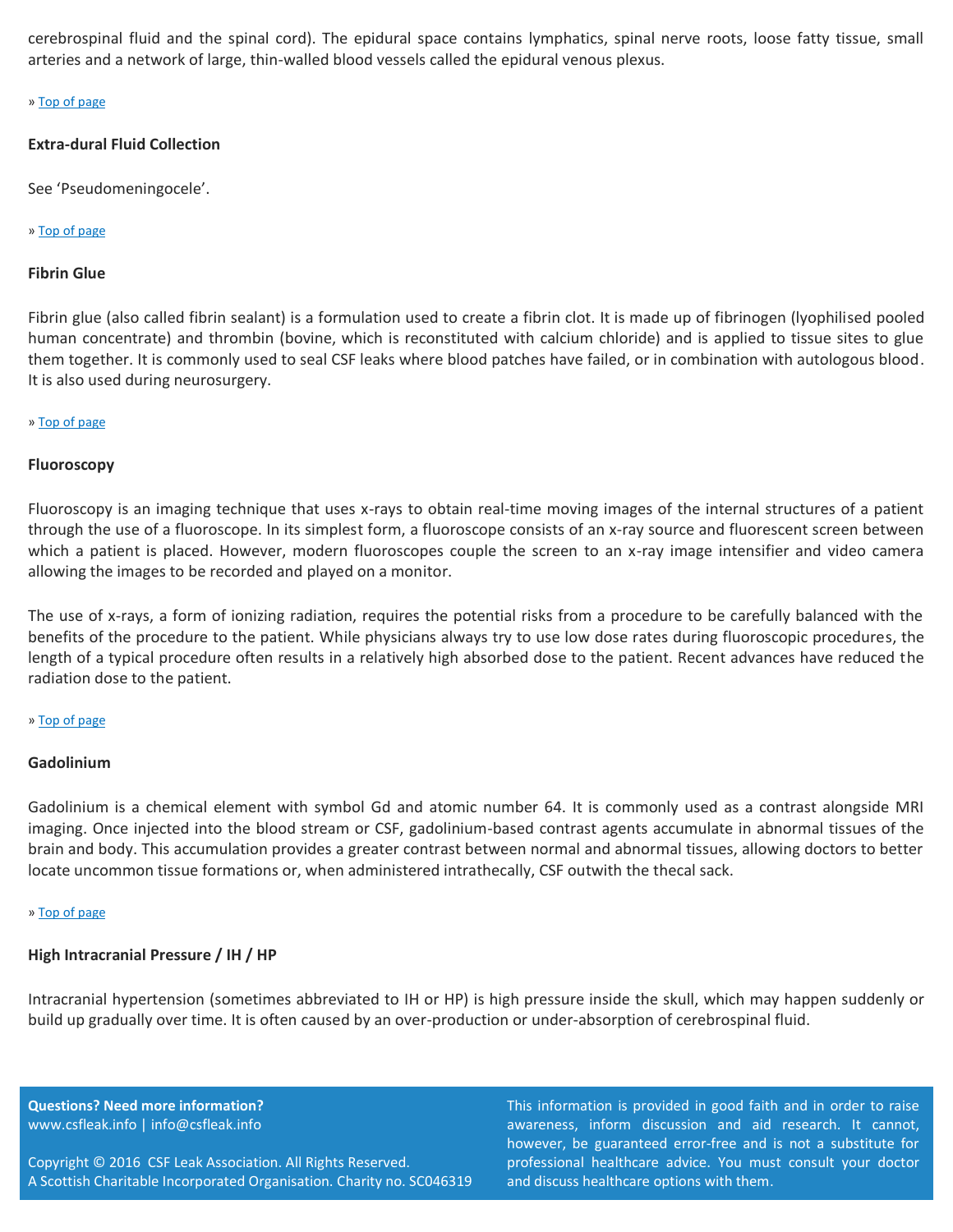# <span id="page-6-0"></span>**Intracranial Hypotension**

A loss of CSF (normally through a tear or absorption) greater than its rate of production leads to a decreased volume and/or pressure inside the skull. This is known as intracranial hypotension.

#### [» Top of page](#page-0-1)

#### **Intrathecal**

Intrathecal refers to something occurring in or introduced into the anatomic space or potential space inside the arachnoid membrane of the brain or spinal cord (under which is the subarachnoid space).

#### [» Top of page](#page-0-1)

#### **Intrathecal Contrast**

A contrast agent injected into the cerebrospinal fluid to better visualise the spinal canal and nerve roots in the spine. Where is leaks outwith the dura, it may indicated the location of a CSF leak.

# [» Top of page](#page-0-1)

# <span id="page-6-1"></span>**Low Intracranial Pressure**

See 'Intracranial Hypotension'.

#### [» Top of page](#page-0-1)

#### **Lumbar**

The lumbar region, sometimes referred to as the lower spine, comprises the five vertebrae in the lumbar region of the back (L1- L5) that are the largest and strongest in the movable part of the spinal column. The lumbar region of the spine curves outward.

The lumbar portion of the spine bears the most body weight and also provides the most flexibility, a combination that makes it susceptible to injury and wear and tear over time.

The spinal cord does not descend far into the lumbar region; for this reason, and in order to reduce risk, it is the normal location for lumbar punctures and high volume epidural blood patches.

#### [» Top of page](#page-0-1)

#### **Lumbar Puncture**

A lumbar puncture is a diagnostic medical procedure. It is used to collect and measure the pressure of cerebrospinal fluid (CSF) and to confirm or exclude conditions such as meningitis and subarachnoid haemorrhage.

**Questions? Need more information?** www.csfleak.info | info@csfleak.info

Copyright © 2016 CSF Leak Association. All Rights Reserved. A Scottish Charitable Incorporated Organisation. Charity no. SC046319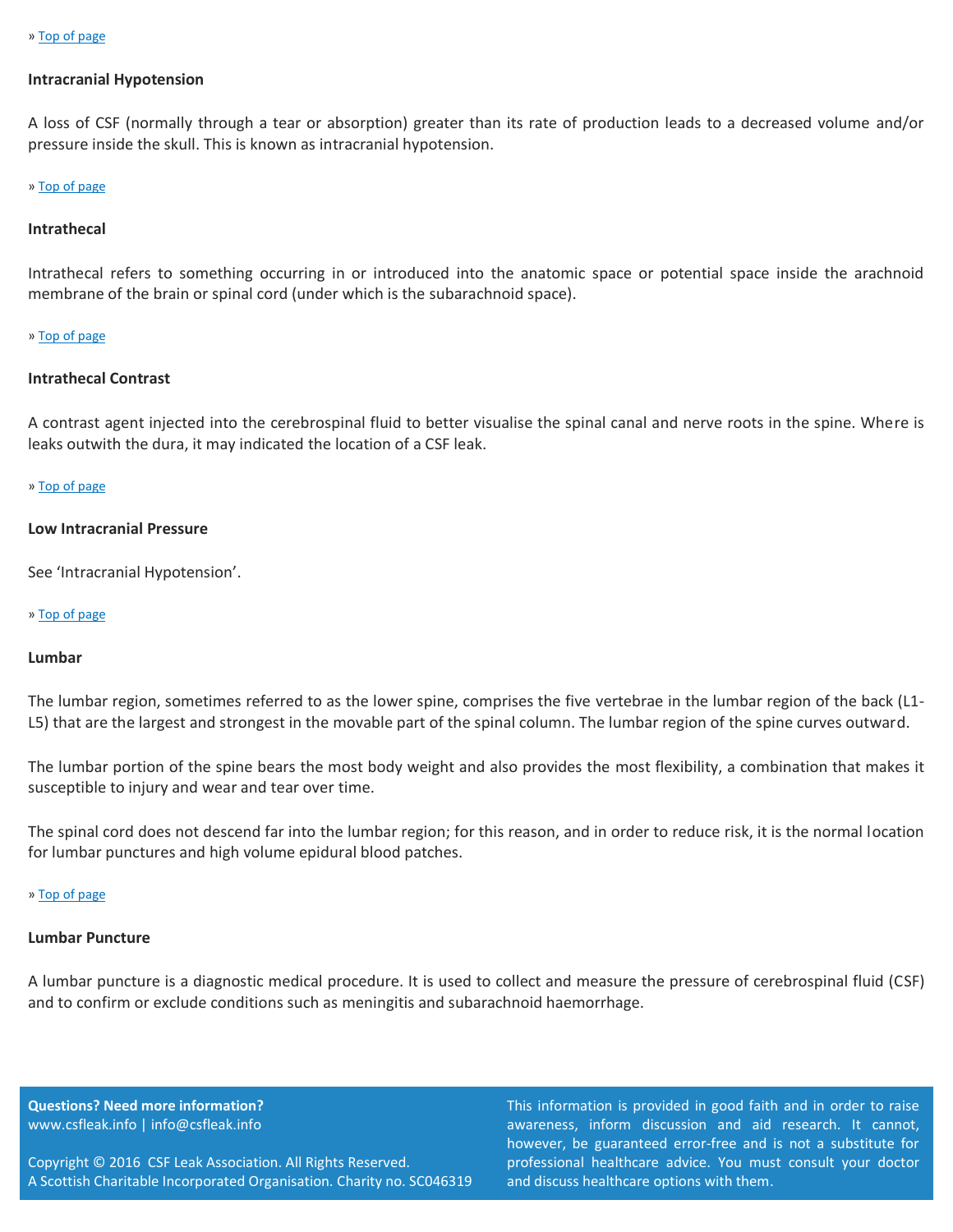The procedure is typically performed under local anaesthetic and aseptic technique. A needle is used to access the subarachnoid space and fluid collected. Fluid may also be sent for biochemical, microbiological and cytological analysis.

A lumbar puncture is generally regarded as a safe procedure, but is not without risk. Risks can include additional CSF leaks, nerve damage, infection and epidural haemorrhage.

# [» Top of page](#page-0-1)

# <span id="page-7-0"></span>**Magnetic Resonance Imaging / MRI**

Magnetic resonance imaging (MRI) is a medical imaging technique used to investigate the anatomy and physiology of the body. MRI scanners use strong magnetic fields and radio waves to form images of the body. The technique is widely used in hospitals for medical diagnosis, staging of disease and for follow-up without exposure to ionising radiation. MRI imaging is sometimes used in combination with IV or intrathecal contrast, such as gadolinium.

# [» Top of page](#page-0-1)

# **Meninges**

The meninges are the membranes that envelop the central nervous system. They consist of three layers: the dura mater, the arachnoid mater, and the pia mater.

# [» Top of page](#page-0-1)

# <span id="page-7-1"></span>**Nerve Root**

Nerve roots are bundles of nerve fibres, the initial segment of a nerve leaving the central nervous system. Types include:

- A cranial nerve root, the beginning of one of the twelve pairs leaving the central nervous system from the brain stem or the highest levels of the spinal cord;
- A spinal nerve root, the beginning of one of the thirty-one pairs leaving the central nervous system from the spinal cord. Each spinal nerve root consists of the union of a sensory dorsal root and a motor ventral root. At the height of each intervertebral space of the spinal roots go four - two roots ventral and two dorsal roots, one pair of right and left side of the core.

#### [» Top of page](#page-0-1)

# <span id="page-7-2"></span>**Orthostatic Intolerance**

Generally means an inability to tolerate sitting or standing. See 'Postural Orthostatic Tachycardia Syndrome'.

# [» Top of page](#page-0-1)

#### <span id="page-7-3"></span>**Pia Mater**

The pia mater, often referred to as simply the pia, is the delicate innermost layer of the meninges, the membranes surrounding the brain and spinal cord. The other two meningeal membranes are the dura mater and the arachnoid mater. Pia mater is a thin

**Questions? Need more information?** www.csfleak.info | info@csfleak.info

Copyright © 2016 CSF Leak Association. All Rights Reserved. A Scottish Charitable Incorporated Organisation. Charity no. SC046319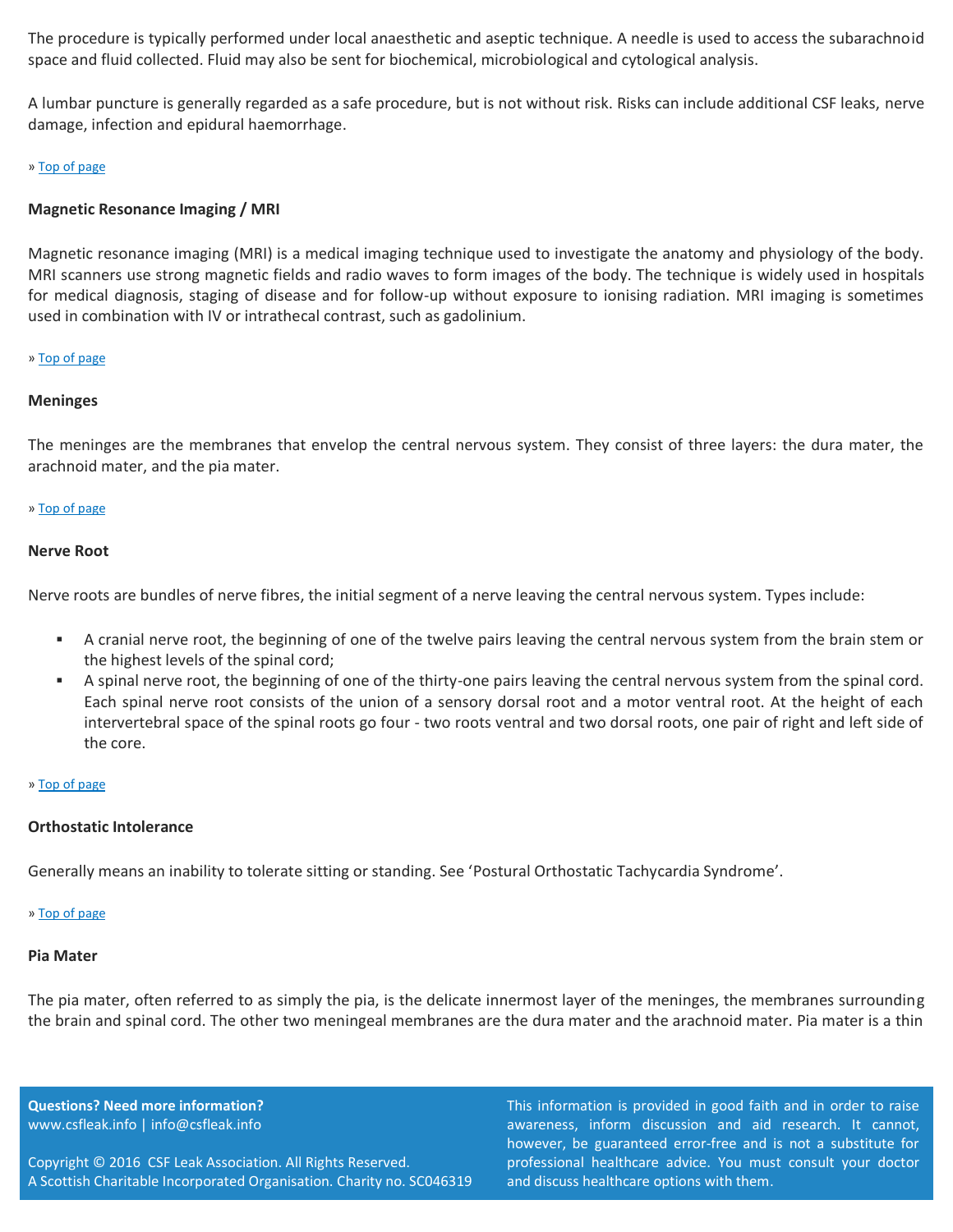fibrous tissue that is impermeable to fluid. This allows the pia mater to enclose cerebrospinal fluid. By containing this fluid, the pia mater works with the other meningeal layers to protect and cushion the brain and spinal cord.

# [» Top of page](#page-0-1)

# **Pituitary Gland**

The pituitary gland, or hypophysis, is an endocrine gland about the size of a pea. It is a protrusion off the bottom of the hypothalamus at the base of the brain, and rests in a small, bony cavity covered by a dural fold.

The posterior pituitary (is a lobe of the gland that is functionally connected to the hypothalamus by the median eminence via a small tube called the pituitary stalk. The anterior pituitary is a lobe of the gland that regulates several physiological processes (including stress, growth, reproduction, and lactation).

The pituitary gland is an important part of human anatomy and can be impacted upon by intracranial hypotension. In suffers who experience significant sagging of the brain, the pituitary gland may appear misshapen or compressed.

# [» Top of page](#page-0-1)

# **Pledgets**

Small wads of absorbent cotton or other soft material, which are inserted into the nose or ears to establish if CSF is leaking from those orifices.

# [» Top of page](#page-0-1)

# **Posterior**

Posterior refers to the 'back' of the subject and is synonymous with dorsal, other than in the head. When referring to the body as a whole, the term 'dorsal' is used infrequently in human anatomy.

# [» Top of page](#page-0-1)

# **Postural Orthostatic Tachycardia Syndrome / POTS**

Postural Orthostatic Tachycardia Syndrome (POTS) is a condition of orthostatic intolerance in which a change from the supine/lying position to an upright position causes an abnormally large increase in heart rate, called tachycardia.

People with POTS have problems maintaining homeostasis when changing position, for example moving from one chair to another or reaching above their heads. Many also experience symptoms when stationary or even while lying down.

Symptoms present in various degrees of severity depending on the individual. POTS can be severely debilitating. Some afflicted individuals are unable to attend school or work and for especially severe cases, may be completely incapacitated. POTS symptoms can be very similar to those of Intracranial Hypotension and, accordingly, misdiagnosis can occur. Additionally, some CSF leak suffers can develop POTS or a POTS-like condition, perhaps in part due body deconditioning stemming from the inability to stand for anything more than a short period of time.

#### [» Top of page](#page-0-1)

**Questions? Need more information?** www.csfleak.info | info@csfleak.info

Copyright © 2016 CSF Leak Association. All Rights Reserved. A Scottish Charitable Incorporated Organisation. Charity no. SC046319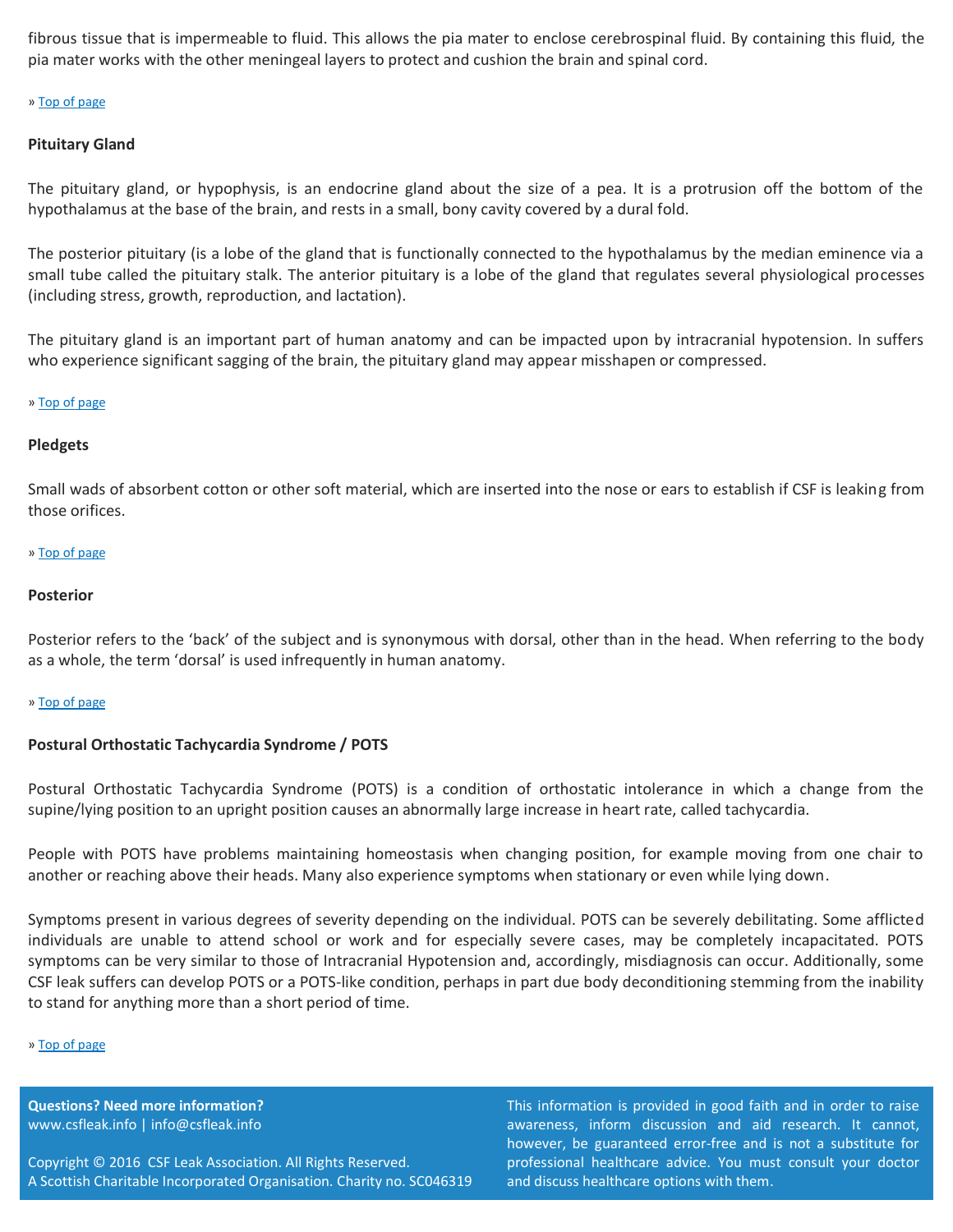# **Pseudomeningocele**

A pseudomeningocele is a collection of cerebrospinal fluid (CSF), normally located outwith the dura mater, which communicates with the CSF space around the brain or spinal cord. A pseudomeningocele normally has no surrounding membrane, but is contained in the space between the dura mater and surrounding soft tissues. Pseudomeningocele are commonly found alongside a CSF leak, particularly high-flow leaks and those found on the anterior side of the spinal cord. Diagnosis of CSF leak may be possible where a pseudomeningocele is present, even if no specific leak site is found.

#### [» Top of page](#page-0-1)

# <span id="page-9-0"></span>**Radionuclide Cisternography**

Radionuclide cisternography is an imaging technique which involves injecting a radionuclide by lumbar puncture into a patient's cerebral spinal fluid (CSF). It is used to determine if there is abnormal CSF flow within the brain and spinal canal and may also evaluate a suspected leak (also known as a CSF fistula).

#### [» Top of page](#page-0-1)

#### <span id="page-9-1"></span>**Sacrum**

The sacrum is a large, triangular bone at the base of the spine and at the upper, back part of the pelvic cavity, where it is inserted like a wedge between the two hip bones. Its upper part connects with the last lumbar vertebra, and its lower part with the coccyx.

#### [» Top of page](#page-0-1)

# **Spinal Canal**

The spinal canal (or vertebral canal or spinal cavity) is the space in vertebrae through which the spinal cord passes.

#### [» Top of page](#page-0-1)

#### **Spinal Cord**

The spinal cord is a long, thin, tubular bundle of nervous tissue and support cells that extends from the brain. The brain and spinal cord together make up the central nervous system. The spinal cord begins at the occipital bone and extends down to the space between the first and second lumbar vertebrae; it does not extend the entire length of the vertebral column, normally terminating around the top of the lumbar spine. The spinal cord is housed within the meninges and is bathed by the cerebrospinal fluid.

#### [» Top of page](#page-0-1)

#### **Spinal Tap**

See 'lumbar puncture'.

#### [» Top of page](#page-0-1)

**Questions? Need more information?** www.csfleak.info | info@csfleak.info

Copyright © 2016 CSF Leak Association. All Rights Reserved. A Scottish Charitable Incorporated Organisation. Charity no. SC046319